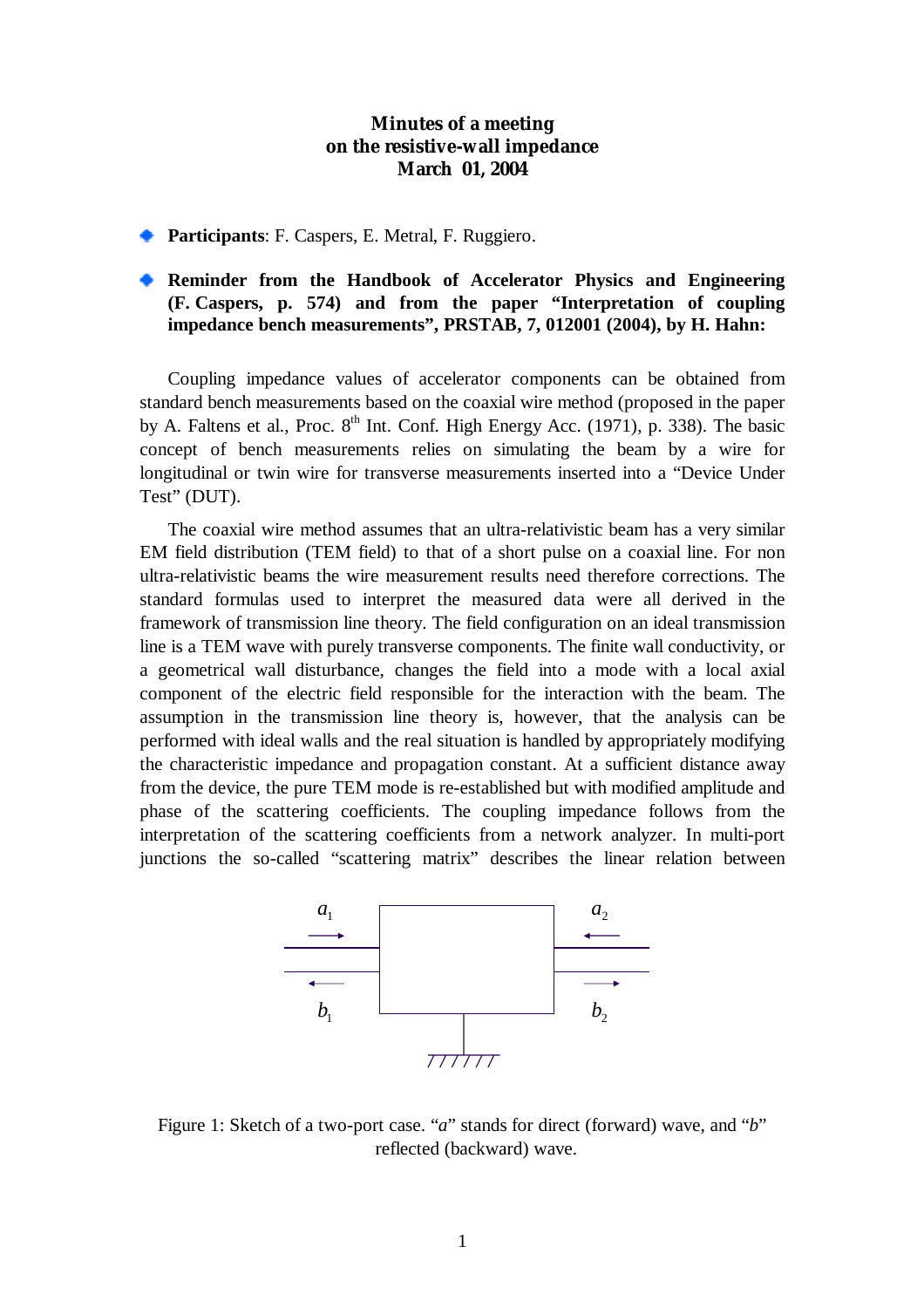forward and backward waves at the different ports (see Fig. 1 for the example of the two-port case: the concept of impedance is replaced by the concept of reflection factor).

For the two-port case, the scattering matrix is defined by

$$
\begin{pmatrix} b_1 \\ b_2 \end{pmatrix} = \begin{pmatrix} S_{11} & S_{12} \\ S_{21} & S_{22} \end{pmatrix} \begin{pmatrix} a_1 \\ a_2 \end{pmatrix},
$$
 (1)

while in the general case it is given by

$$
[b] = [S][a], \tag{2}
$$

where  $[s]$  is the scattering matrix (the terms  $S_{ij}$  are complex dimensionless quantities). This scattering matrix is universally used and can be easily measured. Note that for reciprocal circuits  $[s]$  is symmetric. For reciprocal and lossless circuits,  $[S \mid S]^* = [I].$ 

In the case of a lumped impedance, the standard lumped formula (H. Hahn and F. Pedersen, BNL Report No. BNL 50870, 1978) has to be used. This yields for the transverse impedance

$$
Z_T = \frac{2c}{\omega \Delta^2} \times Z_c \left( \frac{S_{21}^{\text{REF}}}{S_{21}^{\text{DUT}}} - 1 \right),
$$
 (3)

where *c* is the speed of light,  $\Delta$  the distance between the two wires, and  $Z_c$  the characteristic impedance of the coaxial line. The forward transmission coefficient (from port 1 to port 2) of the DUT is  $S_{21}^{\text{DUT}}$ , and  $S_{21}^{\text{REF}}$  is for the reference measurement.

In the case of a distributed impedance, the log formula (L.S. Walling et al., Nucl. Instrum. Methods Phys. Res. Sect. A **281**, 433 (1989)) has to be used. This yields for the transverse impedance

$$
Z_T = -\frac{2c}{\omega \Delta^2} \times Z_C \text{ Log}\left(\frac{S_{21}^{\text{DUT}}}{S_{21}^{\text{REF}}}\right).
$$
 (4)

Note that the solution of this equation is not unambiguous and thus only the principal value of the complex logarithm should be taken. Note also that in principle  $Z_T$  may also be deduced from a measured  $S_{11}$  (input reflection coefficient seen at port 1) but it is more difficult in practice. Measurements of single lumped elements and even more so of distributed impedances are intrinsically perturbative and thus require the highest characteristic impedance of the reference tube and the smallest wire size, only limited by signal-to-noise ratio.

The most powerful tool to carry out bench type measurements is the VNA (Vector Network-Analyser) with time domain option. An array of complex data points (usually  $S_{21}$  in equidistant frequency steps) taken in the frequency domain including a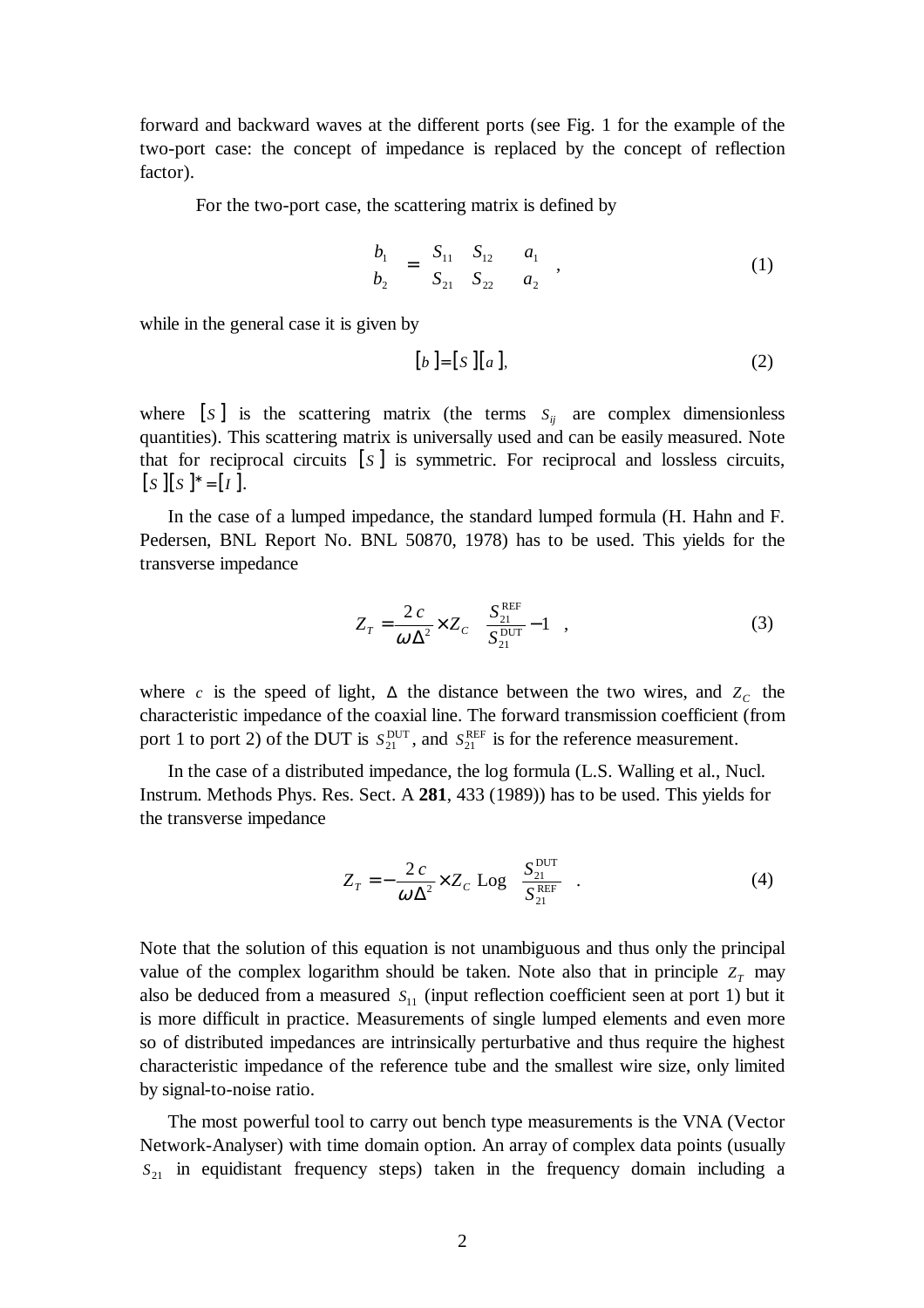"frequency domain" cable and connector calibration is converted via a Fourier transform algorithm (nowadays often Chirp-Z type) into an equivalent time-domain data.

## **Reminder from paper "Bench Measurements of Low Frequency Transverse Impedance", CERN-AB-2003-051 (RF) by A. Mostacci et al.:**

For frequencies below a few MHz the classical two wire transmission line method is subject to difficulties in sensitivity and measurements uncertainties  $\Rightarrow$  for evaluation of the low frequency transverse impedance properties of e.g. the LHC dump kicker a modified version of the two wire transmission line has been used: it consists of a 10 turn loop of approximately 1m length and 2cm width.

Being *I* the beam current, the source of the differential wall current is the dipole moment  $I\Delta$  per unit length of the beam. The same wall currents and magnetic (deflecting) field result if the beam is replaced by two parallel wires or more simply by a loop of length *L*, width  $\Delta$  and current *I*. The magnetic field induces a voltage in the loop which increases its impedance (the current *I* is constant). This additional impedance is simply the variation of the loop impedance when inserted in the DUT with respect to the loop impedance. Assuming that the loop is coiled *N* times (to reduce the signal to noise ratio), the transverse coupling impedance is obtained from

$$
Z_T = \frac{c}{\omega \Delta^2} \times \frac{Z^{DUT} - Z^{p.c.}}{N^2},\tag{1}
$$

where  $Z^{DUT}$  is the (measured) impedance of the loop when inserted in the DUT and  $Z^{p.c.}$  the (measured) impedance of the loop inside a perfectly conducting pipe with the same geometry of the DUT (and not in free space!).

To reduce the signal-to-noise ratio (particularly important in this case since the measured signals are very small), the loop was coiled  $N=10$  times. In this way, one can increase the useful signal with a factor  $N^2$  with a drawback of lowering the frequency of loop self resonances: the chosen number of turns is a compromise to keep the lowest self resonance above 1 MHz.

## **Conclusions**

- Usually the two wire method is used to measure the transverse coupling impedance. But this is good only when we have a TEM like field. Indeed, field description as superposition of monopole (Zero-pole) mode + dipole + quadrupole etc. is only permissible if we have a TEM like field without significant longitudinal components. Therefore, this method should be used only in the case of a negligible longitudinal electric field ( $E_L / E_T \ll 1$ ?), which is not the case for example with the kickers.
- One should keep in mind that the basic definition of the transverse impedance is the variation of longitudinal impedance vs. transverse displacement of the beam.